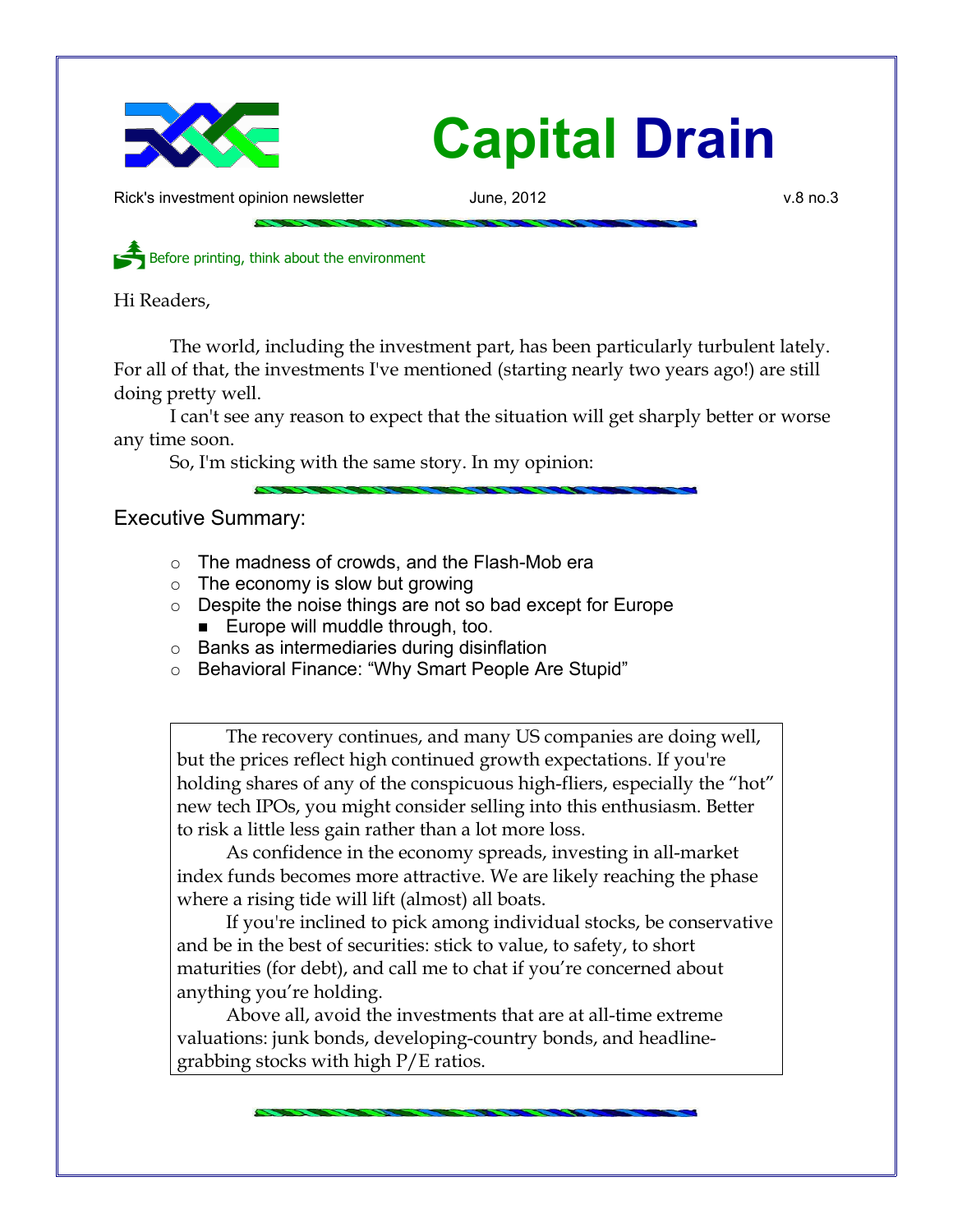# The Details:

One hundred and seventy-one years ago, Scottish journalist Charles Mackay published his Extraordinary Popular Delusions and The Madness of Crowds.<sup>[1](#page-1-0)</sup> Some people still have not learned his simple and fundamental lesson. If anything, modern communications have made the crowds bigger and madder. Dear readers, please tell me that you did not participate in the farcical IPO of Facebook. Thank you.

We've had more than the usual number of financial bubbles this past decade and a half, and more than the usual number of corresponding financial bubble bursts. I'm not sure that we've reached the end of the episode, but I can offer simple advice to avoid being one of the victims:



There are still no free lunches. Neither has the world ended yet, not even once. If it seems too good-- or bad-- to be true it probably still is. If everyone you know is jumping on a bandwagon, be skeptical. That applies to the End-of-the-World bandwagons as well. Maintain your balanced perspective, and wait for the recession and wobbly investment environment to get better.

The US economy is hanging in there, still expanding but not as fast as even a normal recovery.



First of all, the bank failures that started the whole crash have slowed to a trickle, and the banks that the FDIC has to rescue are mostly small. Fewer failed banks means fewer disruptions in local loans to small businesses and new home buyers. That's good.

<span id="page-1-0"></span>1 http://en.wikipedia.org/wiki/Extraordinary\_Popular\_Delusions\_and\_the\_Madness\_of\_Crowds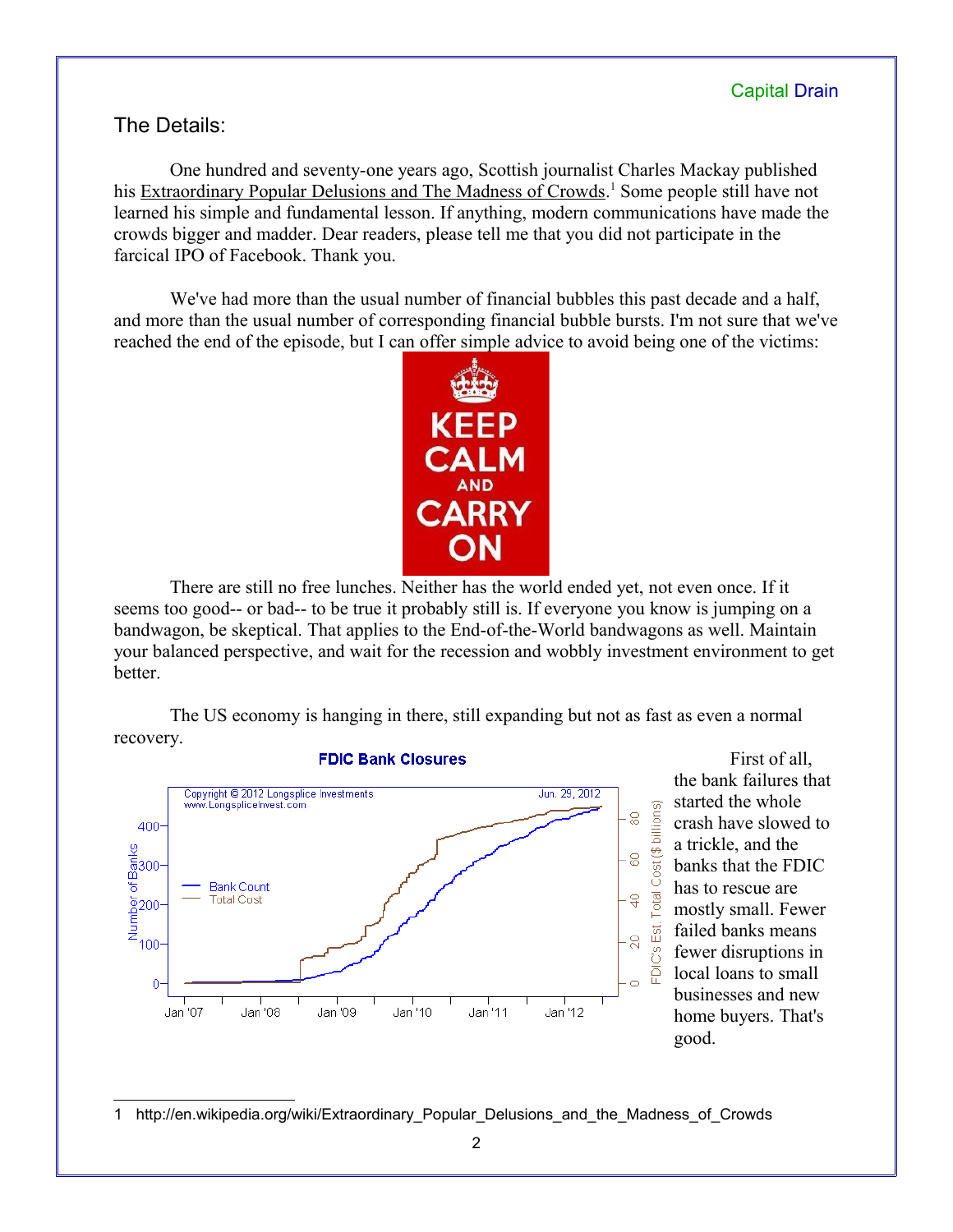## Capital Drain



The leading economic indicators from the Conference Board and the Federal Reserve continue to show slow but steady growth expected over the next six months. It's very slow, though, good but very disappointing.



The growth is slowing because total employee earnings in the economy has gone flat. The private sector is still creating jobs, slowly, but the public (government) sector is still laying off police and teachers and paramedics because of continued budget problems.

It's a vicious cycle that the lukewarm economy is still not producing a lot of tax income, so governments have to cut if they are to balance their budgets, so fewer people are working, so less tax is paid, and so on.

The recovery could be going much faster. The economics profession has known since shortly after the Great Depression how government spending can shorten the recovery time and get the country back to work (and paying taxes.)

Sadly, our problem is political: the "Government is the problem" faction in Congress is proving their point by being the problem. They're blocking the infrastructure and civic spending that could be revving up workers' income and spending faster. At the same time, they're defending the tax breaks for the very wealthy as "good for job creation."

Actual business people are quite blunt in surveys: the problem in the economy is not lack of investment capital, it's lack of consumer demand. Business managers are not hiring more people because there aren't enough customers to justify the hiring. The very wealthy are neither creating jobs with their after-tax windfall, nor are they even consuming significantly more. Their extra income is being saved at a time when banks are sitting on deposits, doing our recovery no good at all.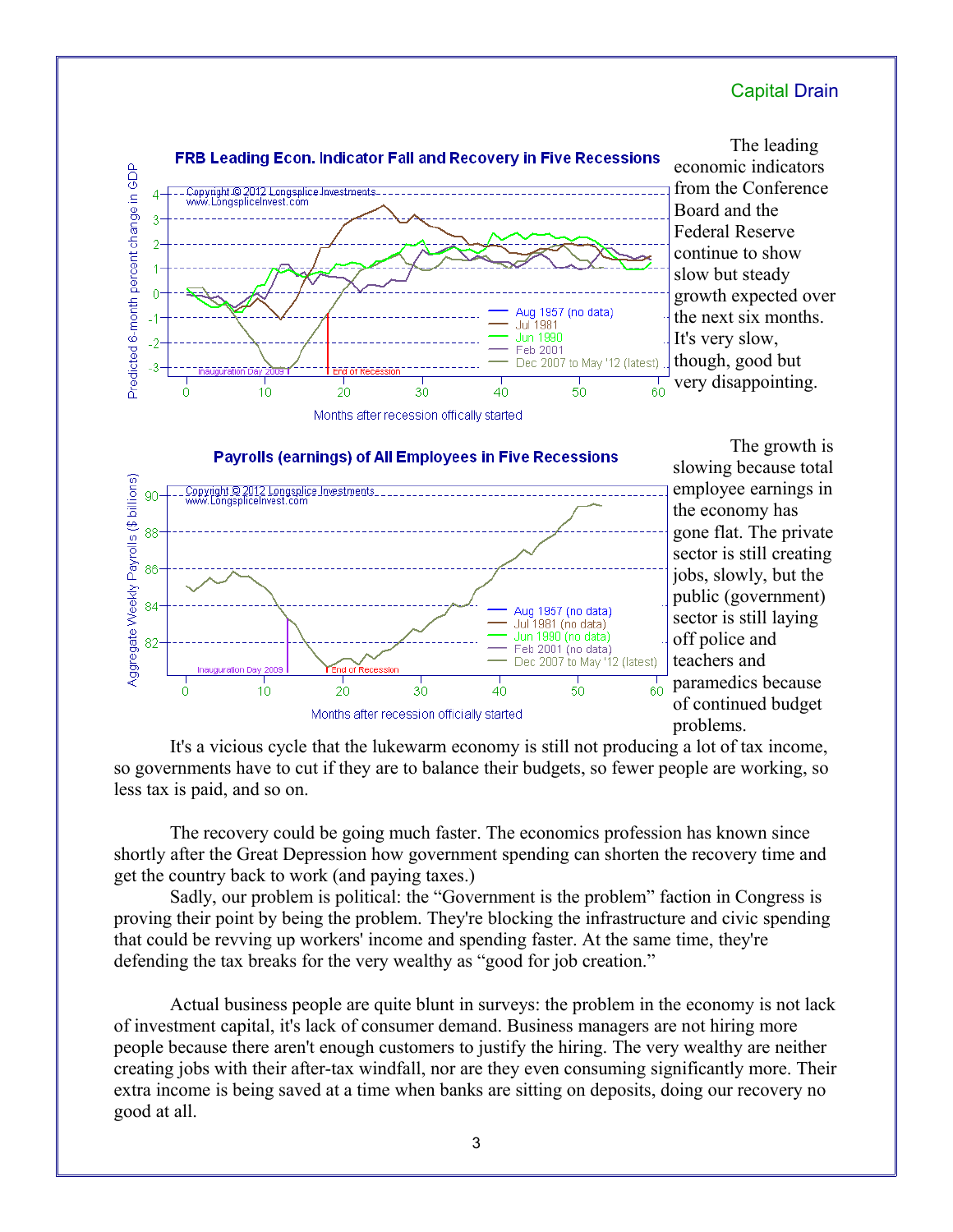As frustrating as that is for American workers and business owners, we've actually got it better than folks in much of the rest of the world.

In particular, the debt crisis in Europe is spilling over to reduced purchasing by Europeans of goods from everyone else, including the US, China, and India. Our reduced exports to Europe are another drag on our recovery.

The situation in Europe is definitely a mess. I assume you've heard more than enough already to appreciate that. The only thing I want to add is: remember that for every bad loan, there was both a borrower and a lender. The banks that lent Greece and others so much money were complicit enablers. They could have refused to make the loans long ago, but they bet that there would be a European Union government bailout. For the most part, they won that bet. The citizens of Europe are being bled daily now to assure that banks won't lose money on loans they should not have made.

The smart way to pay off debts is to invest for growth. More jobs, more income, more tax, more debt repaid. Forcing a decade of poverty on the debtor countries is not going to help anyone economically.

Clouds do have silver linings, though, one of which shines on the US. The fear and uncertainty in the rest of the world, especially in the Euro zone, is making the dollar strong. That in itself is a mixed blessing; it lets us buy imports more cheaply, but it further hinders our



ability to export our goods to the rest of the world.

The time to really reap the blessing will be when the world economy starts growing steadily again. Investing strong dollars in a diversified world-wide portfolio will give an extra boost to your expected returns.

I am still happily invested in the Blue Chip dividend-paying stocks I listed nearly two years ago [\(October 2010](http://www.longspliceinvest.com/CapDrain/CapDrain_v6n3.pdf) [newsletter,](http://www.longspliceinvest.com/CapDrain/CapDrain_v6n3.pdf) bottom of page 5). The dividends have been as good as expected, some dividends have been increased, and the modest gain in



#### **Dollar vs. Major Currencies**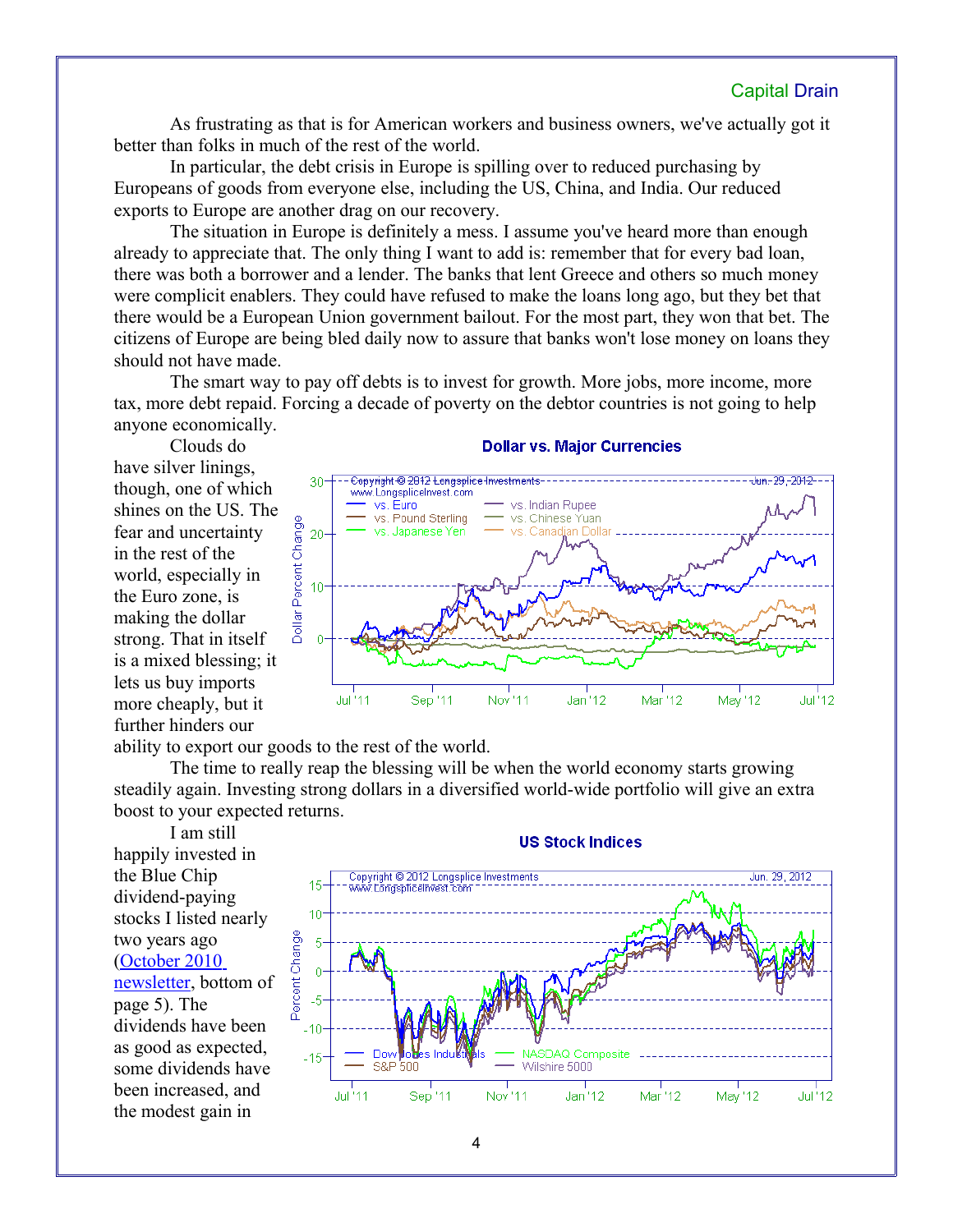### Capital Drain

the overall stock market has lifted these stodgy old profit-makers right along with all the flashy new high-tech profit-promisers. Also, my original list of 11 stocks has become 12! Conoco

Phillips (COP) spun off Phillips 66 (PSX). Each has a good dividend yield and the earnings to pay for it.

Stock markets in the rest of the world aren't doing so well. The US has its problems, but those problems are smaller than many other countries. Wait and



watch, and prepare yourself mentally for a switch to riskier, more global investments sometime in the future.

The Euro zone has economic problems, but the roadblocks to a solution are political. Happily, their politicians still know how to talk and learn and compromise, so they will work their way to a solution. There is nothing fundamentally flawed about Europe that should prevent a recovery.

The economic theory of banking is that banks act as intermediaries. They gather the excess cash of many small savers, and lend it in bigger chunks to businesses, home buyers, and so on. The banks make money by paying the savers a modest but attractive interest rate, and charging the lenders a higher rate based roughly on the riskiness of the loan.

During this financial crisis and the ongoing recession, that has not worked as well. The banks are not eager to lend to anyone, so they are sticking to the least-risky borrowers, and even so charging a relative hefty interest rate. Since there's reduced bank lending, and since the Federal Reserve has been trying to assure that every bank could borrow whatever it needs cheaply, the banks are not inclined to pay small savers much interest at all.

This is terrible news for retirees and others who depend on the interest earnings from their savings. The meager interest rates mean either living on very little current income (there are limits to how low you can go) or having to spend some of the savings nest egg itself, further reducing future income.

The banks are still acting as intermediaries, but now they are passing the weakness of borrowers and the cheapness of money from the Fed to the hapless small savers.

One of Life's Persistent Questions is "Why do smart people do such dumb things?" Behavioral Finance offers an answer: overconfidence. Smart people are smart, no doubt about that. In their normal lives, especially in their professional or recreational specialties, they are accustomed to being right; they trust their instincts and their snap judgments. In their normal lives, that works. They are confident, with good reason.

When people stretch to other areas, to questions that aren't necessarily complex but also are not familiar, then their faith in their snap judgments can cause problems. Confidence becomes a fog that obscures attention to detail. The New Yorker has published a nice short and